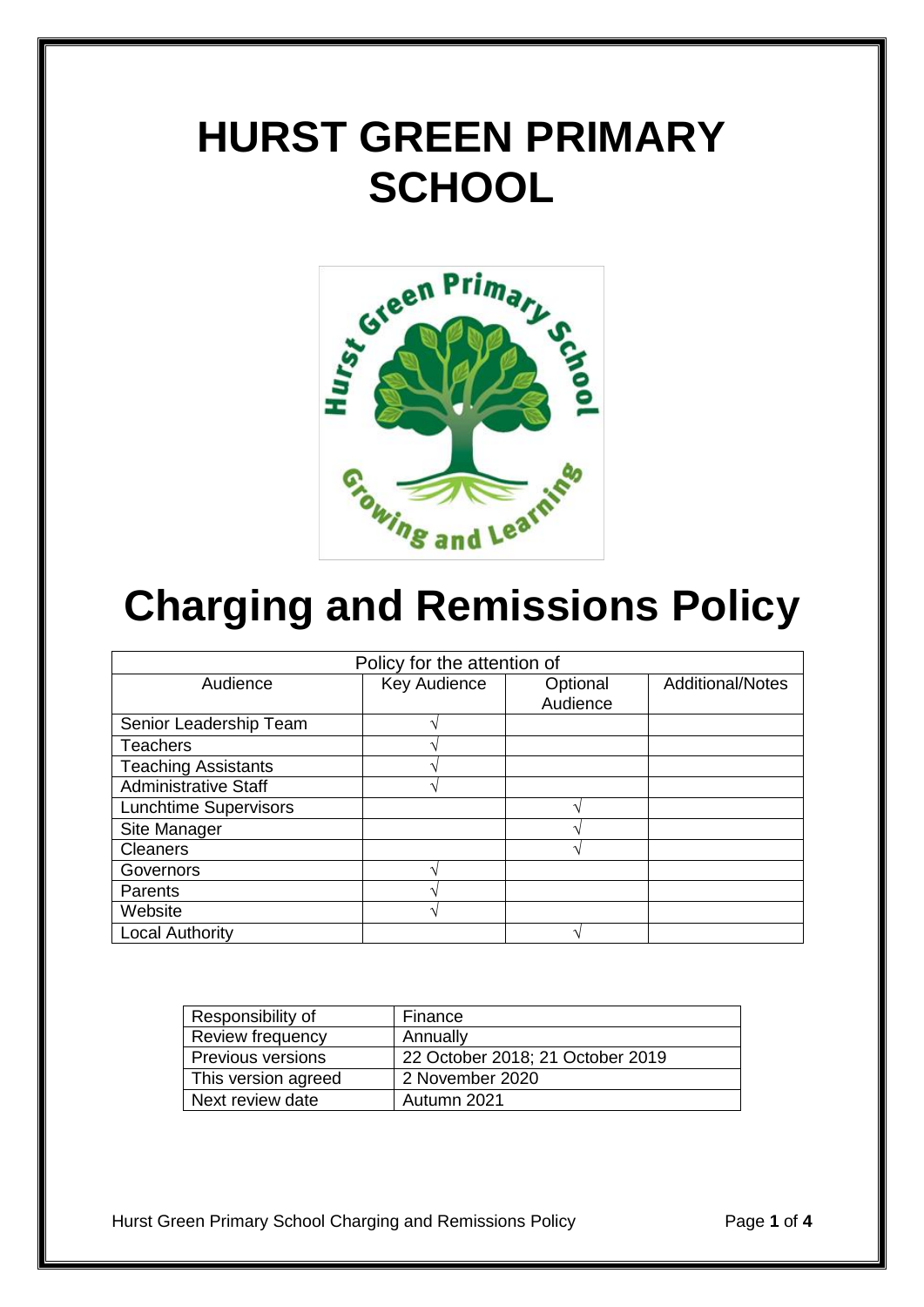### **Charging and Remissions Policy**

#### **Introduction**

This policy has been formulated in accordance with the DfE advice: Charging for school activities.

#### **Aim**

The aim of the policy is to set out what charges will be levied for activities, what remissions will be implemented and the circumstances under which contributions will be requested from parents.

#### **Responsibilities**

The Governing Board of Hurst Green Primary School is responsible for determining the content of the policy and the Headteacher for implementation.

#### **School charging**

The Governing Board of Hurst Green Primary School recognises that through legislation school **cannot** charge for the following:-

- $\triangleleft$  education provided during school hours (including the supply of any materials, books, instruments or other equipment)
- education provided outside school hours if it is part of the National Curriculum, or part of a syllabus for a prescribed public examination that the pupil is being prepared for at the school, or part of religious education.
- $\cdot$  instrumental or vocal tuition, for pupils learning individually or in groups, unless the tuition is provided at the request of the pupil's parent

School **can** charge for:-

- any materials, books, instruments, or equipment, where the child's parent wishes him/her to own them
- optional extras (see below)
- $\cdot$  music and vocal tuition under the Charges for Music Tuition (England) Regulations 2007 charges may be made for vocal or instrumental tuition provided either individually or to groups of any size, provided that the tuition is provided at the request of the pupil's parent. Charges may not exceed the cost of the provision, including the cost of the staff who provide the tuition
- ❖ certain early years provision
- $\div$  community facilities

Charges may be made for some activities that are known as 'optional extras'. Where an optional extra is being provided, a charge can be made for providing materials, books, instruments, or equipment. Optional extras are:

- education provided outside of school time that is not:
	- a) part of the national curriculum
	- b) part of a syllabus for a prescribed public examination that the pupil is being prepared for at the school
	- c) part of religious education
- $\div$  examination entry fee(s) if the registered pupil has not been prepared for the examination(s) at the school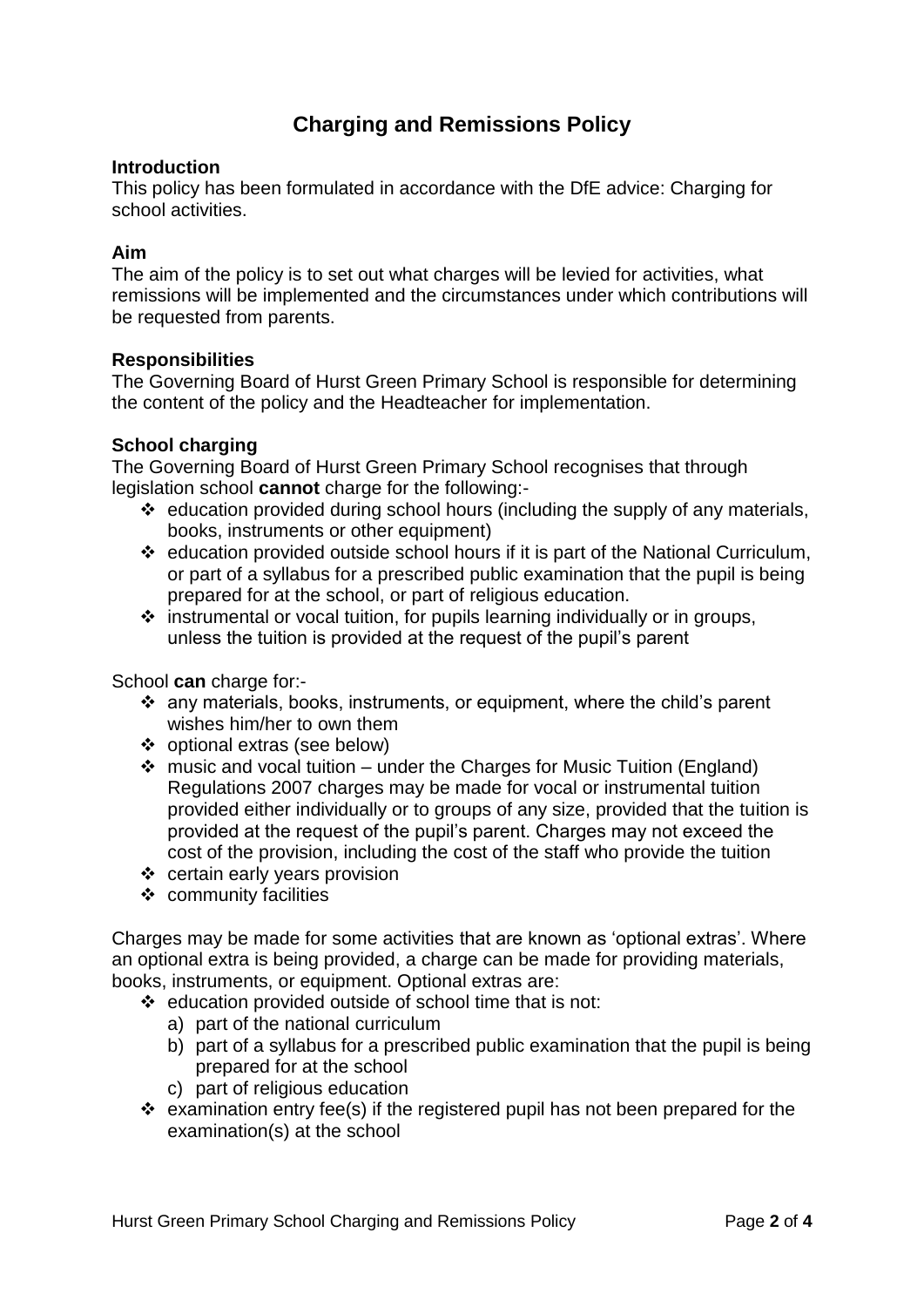- $\cdot$  transport (other than transport that is required to take the pupil to school or to other premises where the local authority/governing board have arranged for the pupil to be provided with education)
- $\div$  board and lodging for a pupil on a residential visit
- extended day services offered to pupils (for example breakfast club, afterschool clubs, tea and supervised homework sessions)

The Governing Board of Hurst Green Primary School will ensure all charges are relevant and affordable.

Participation in any optional extra activity will be on the basis of parental choice and a willingness to meet the charges. Parental agreement is therefore a necessary prerequisite for the provision of an optional extra where charges will be made.

#### **Voluntary contributions**

Parents are invited to make a contribution towards the following costs:

- board and lodging, activities and transport costs incurred on the Year 6 residential visit (the contribution is less than the cost of the visit for each child.)
- $\cdot \cdot$  the proportionate costs for an individual child of activities occurring within school hours. This contribution might cover/ partially cover the cost of travel, materials and equipment and entrance fees.
- $\div$  swimming provision
- one off extra-curricular activities / after school activities
- breakages and replacements as a result of damages caused wilfully or negligently by pupils

The terms of any request made to parents will specify that the request is for a contribution. In addition the following will be made clear to parents:

- $\cdot$  that the contribution is genuinely voluntary and a parent is under no obligation to pay
- $\triangle$  that registered pupils at the school will not be treated differently according to whether or not their parents have made any contribution in response to the request
- $\triangle$  that if there are insufficient contributions to make an activity financially viable, the activity will not go ahead

The responsibility for determining the level of contribution is delegated to the Headteacher. Planned activities which provide additional enrichment or enhancement of the curriculum may be cancelled if the total level of contribution is such that the school budget cannot afford to meet the other costs that would be incurred.